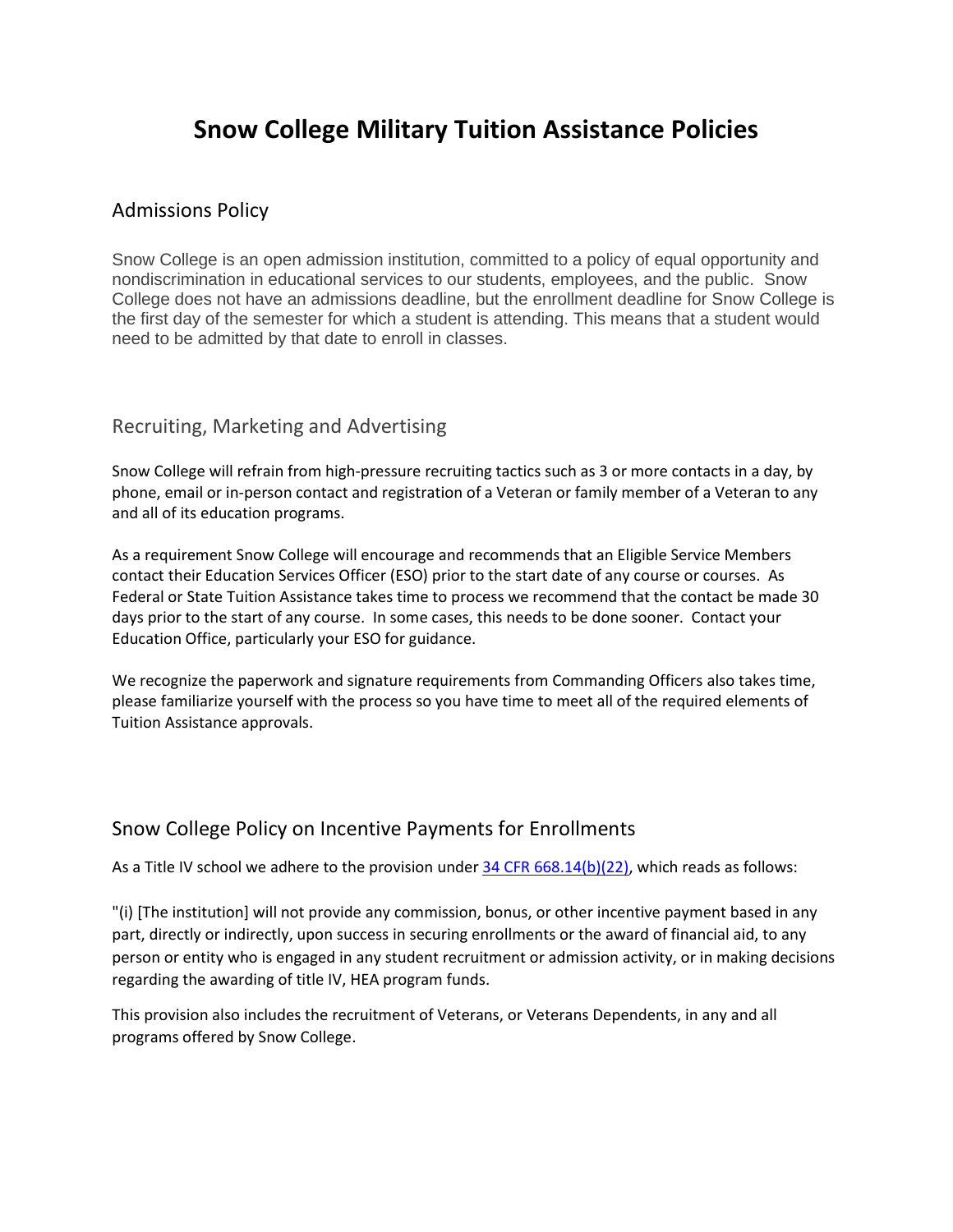# Financial Aid to Service Members Point of Contact

Currently the Veterans Certifying Official is part of the Financial Aid Office, in the future, as part of policy, a veteran should counsel with a financial aid advisor prior to receiving federal direct loans if administrative responsibilities change.

#### As Policy Dictates:

All Veterans, Veteran's family members, should be encouraged to complete the annual FAFSA to see if they are eligible for federal aid. The service member or family member should be introduced to a Financial Aid Counselor. The Financial Aid Counselor should talk about grants and loans with each individual so they understand the future financial obligations associated with financial aid.

Veterans and Veteran's Family members should be available through the loan counseling and Promissory note process to guide the student and answer questions about loan management. It is important to understand that a student need not take then entire sum of loans offered, a student can request less to avoid long term debt. Financial Aid offers will generally include maximum loan amounts as part of Department of Education protocols. It is always best for student students that accept loans to only borrow minimums amounts. Pay attention to the required loan counseling advise to limit debt.

## Cost of Attendance

Each year the institution publishes its tuition and fee schedule in the Snow College Catalog, tuition adjustments are published once per year. Other costs of attendance elements such as, Room and Board, Transportation and Miscellaneous cost such as Books and Supplies and Travel fluctuate.

## Cohort Default Rate

Snow College constantly follows the Federal Cohort Default rate to ensure that we stay below the Department of Education guidelines. We work with the Utah System of Higher Education (USHE) to conduct Default Prevention practices. Annual rates are available in the Student Financial Services Offices. (Financial Aid, Scholarships and Veterans Services)

## Accreditation

Snow College has several accrediting bodies, principle accreditation comes from Northwest Commission Colleges and Universities. Other programs are as follows:

Nursing: Accreditation Commission for Education in Nursing. <https://www.snow.edu/academics/bat/alliedhealth/index.html>

Music: National Association of Schools of Music. [https://snow.edu/catalog/dept\\_musc.html](https://snow.edu/catalog/dept_musc.html)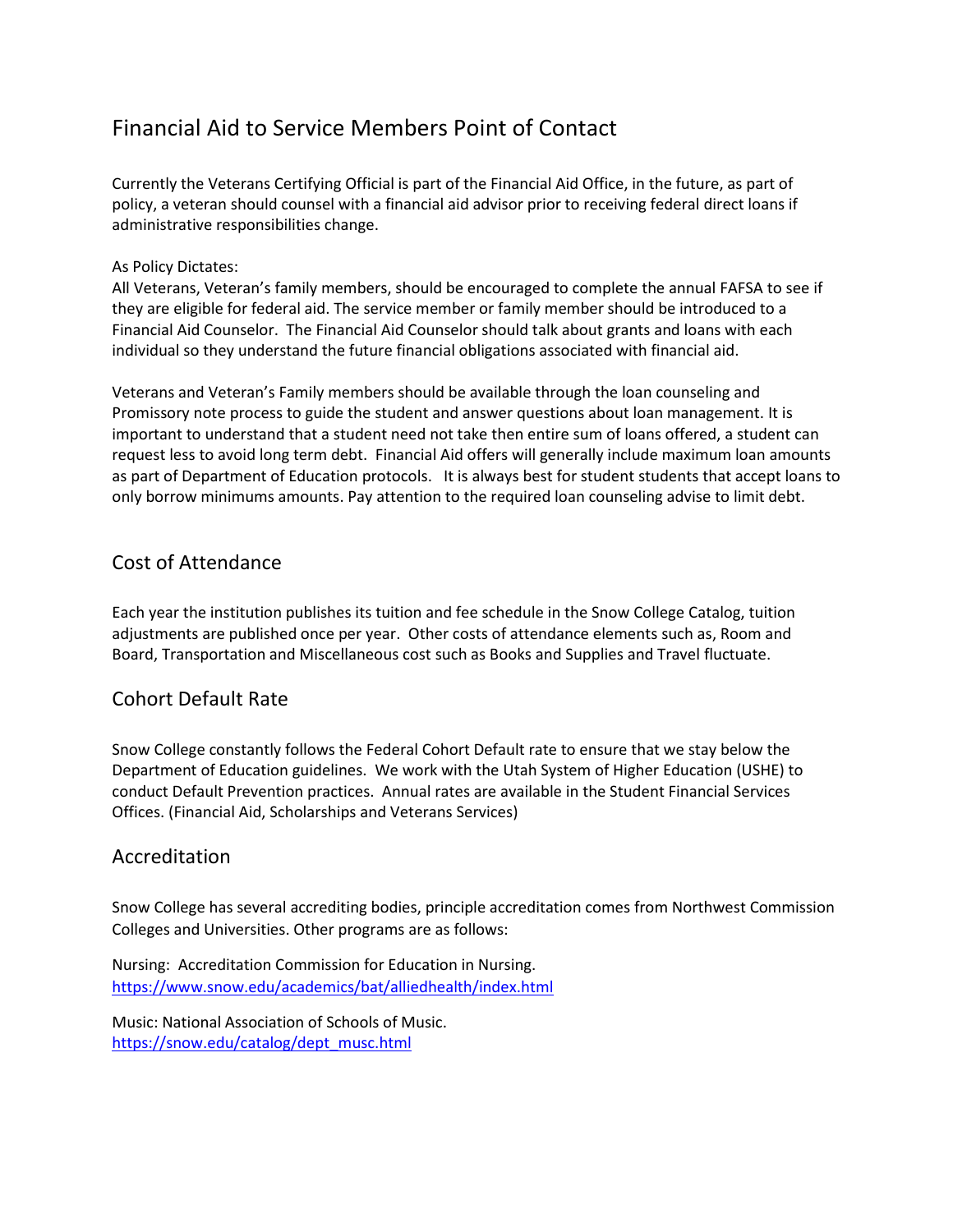# Transfer Policy

#### Prior Credit Evaluation

Students must submit official transcripts from all colleges/applied technology schools, and military schools previously attended to the Snow College Admissions Office.

#### General Transfer Guidelines

- 1. Snow College accepts college level credit in transfer from colleges and universities accredited by any of the six regional accreditation bodies:
	- Middle States Association of Colleges and Schools
	- New England Association of Colleges and Schools
	- Higher Learning Commission, North Central Association
	- Northwest Commission on Colleges and Universities
	- Southern Association of Colleges and Schools
	- Western Association of Colleges and Schools
- 2. Grades in individual classes must be D- or higher to be eligible for GE or elective credit except a minimum grade of C- is required GE credit in the following GE areas:
	- American Institutions (AI)
	- English (E1 & E2)
	- Quantitative Literacy (MA)
- 3. Courses must be college level (rather than remedial or developmental.) At Utah institutions, this usually means courses numbered 1000 or above.
- 4. Due to the age of coursework, some credit may only transfer as elective credit. Course credit awarded is dependent on applicability and/or academic department discretion.
- 5. There is no limit to the number of transfer credits which may be accepted.
- 6. Transfer courses will not be accepted from other institutions for the purpose of posting a grade change or repeat on a course previously taken at Snow College.
- 7. The transfer credit evaluation is subject to audit and reevaluation.
- 8. Transfer credit must be received at least three weeks prior to registration.

## Readmission Policy

Students who have previously been admitted and have not attended for at least two consecutive semesters will need to pay a \$30 nonrefundable application fee and submit a readmit application.